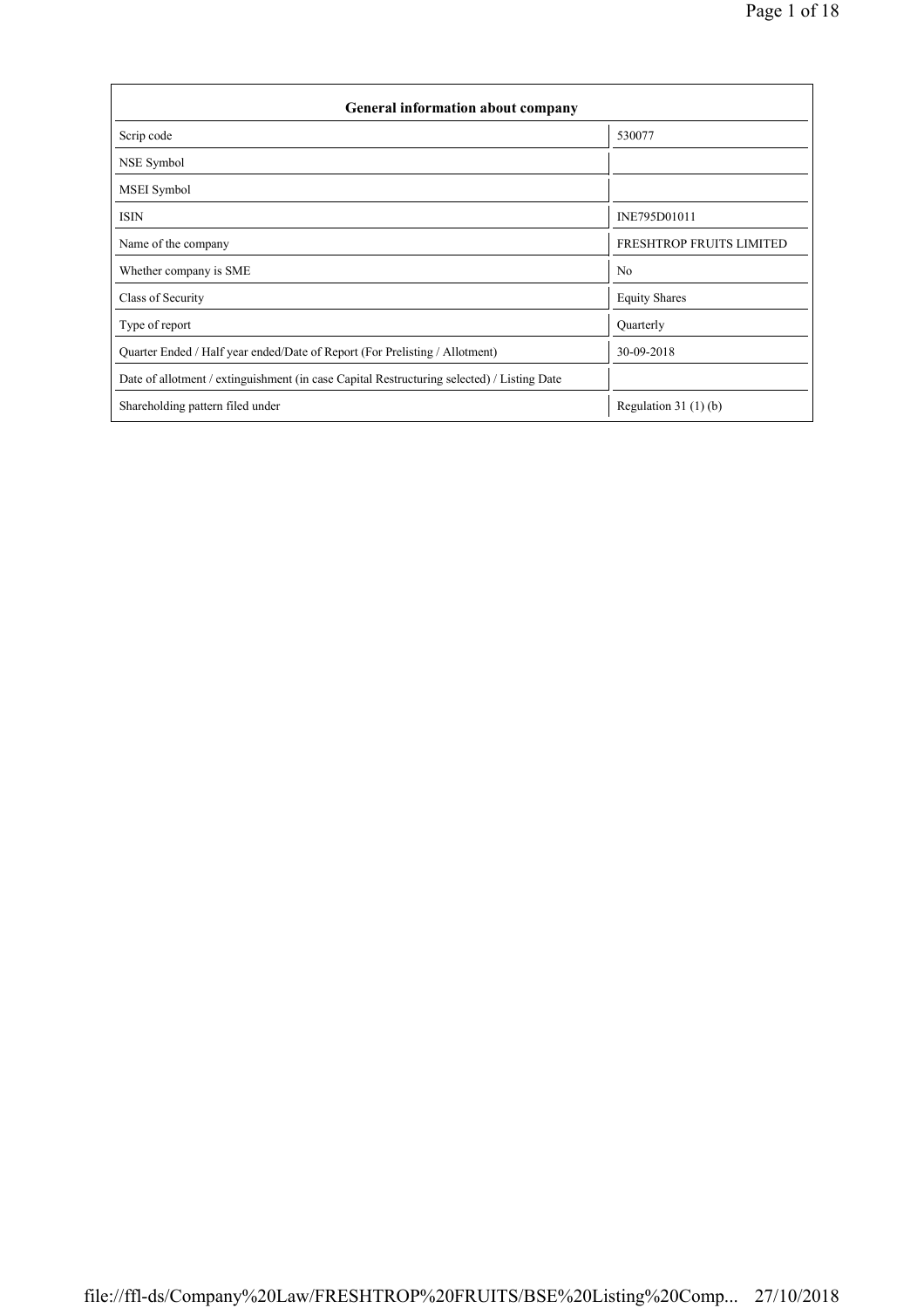|            | <b>Declaration</b>                                                                        |                |                                |                       |                             |  |  |  |  |  |
|------------|-------------------------------------------------------------------------------------------|----------------|--------------------------------|-----------------------|-----------------------------|--|--|--|--|--|
| Sr.<br>No. | Particular                                                                                | Yes/No         | Promoter and<br>Promoter Group | Public<br>shareholder | Non Promoter-<br>Non Public |  |  |  |  |  |
| 1          | Whether the Listed Entity has issued any partly paid<br>up shares?                        | N <sub>0</sub> | No                             | N <sub>0</sub>        | N <sub>0</sub>              |  |  |  |  |  |
| 2          | Whether the Listed Entity has issued any Convertible<br>Securities?                       | N <sub>0</sub> | N <sub>0</sub>                 | N <sub>0</sub>        | N <sub>0</sub>              |  |  |  |  |  |
| 3          | Whether the Listed Entity has issued any Warrants?                                        | N <sub>0</sub> | N <sub>0</sub>                 | N <sub>0</sub>        | N <sub>0</sub>              |  |  |  |  |  |
| 4          | Whether the Listed Entity has any shares against<br>which depository receipts are issued? | N <sub>0</sub> | N <sub>0</sub>                 | N <sub>0</sub>        | No                          |  |  |  |  |  |
| 5          | Whether the Listed Entity has any shares in locked-in?                                    | N <sub>0</sub> | No                             | N <sub>0</sub>        | N <sub>0</sub>              |  |  |  |  |  |
| 6          | Whether any shares held by promoters are pledge or<br>otherwise encumbered?               | N <sub>0</sub> | N <sub>0</sub>                 |                       |                             |  |  |  |  |  |
|            | Whether company has equity shares with differential<br>voting rights?                     | No             | N <sub>0</sub>                 | N <sub>0</sub>        | No                          |  |  |  |  |  |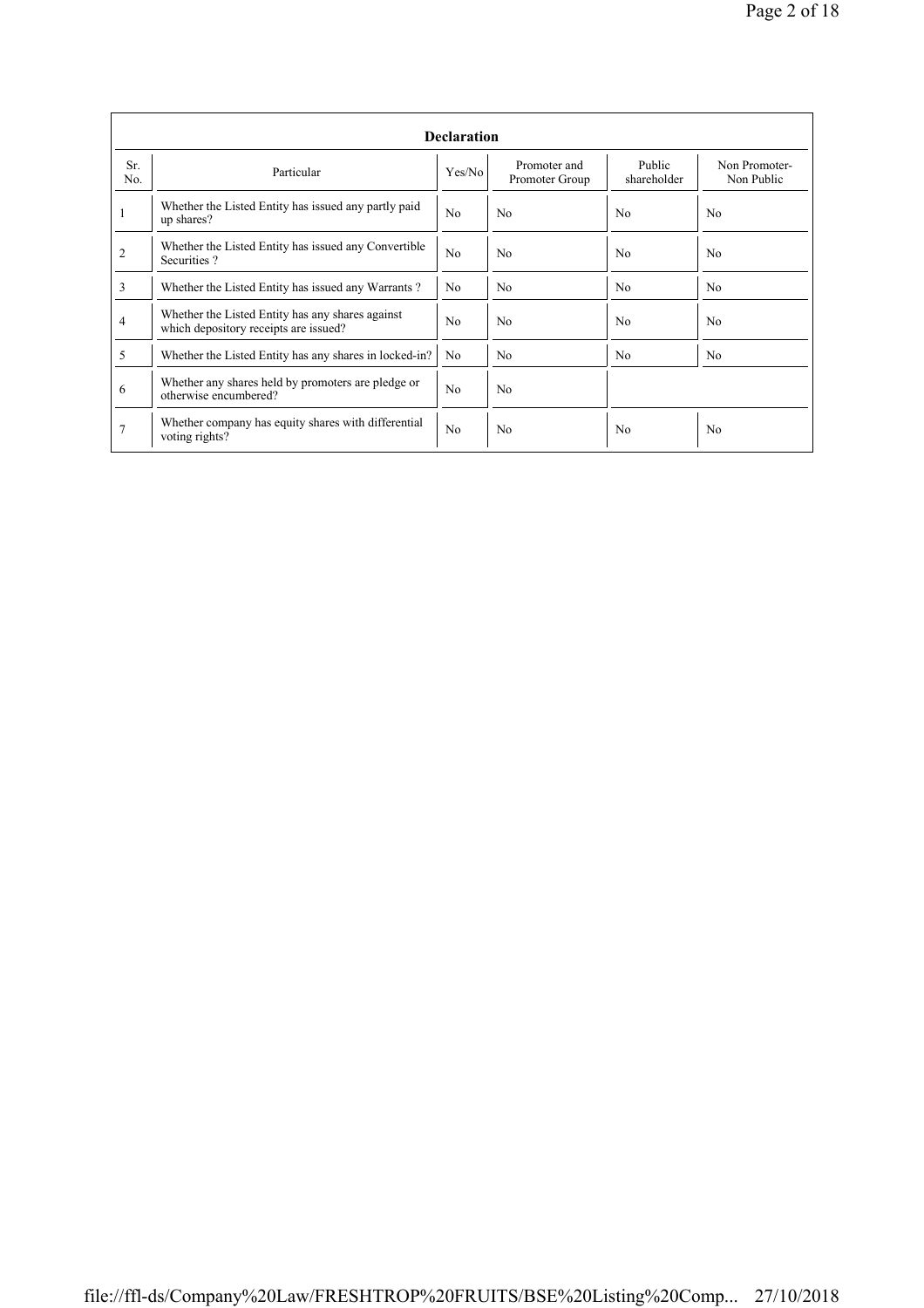|                 | Table I - Summary Statement holding of specified securities |                                  |                                   |                                 |                                                                  |                                                                     |                                                                                                                                    |                                                                  |               |          |                                   |
|-----------------|-------------------------------------------------------------|----------------------------------|-----------------------------------|---------------------------------|------------------------------------------------------------------|---------------------------------------------------------------------|------------------------------------------------------------------------------------------------------------------------------------|------------------------------------------------------------------|---------------|----------|-----------------------------------|
| Category<br>(1) | Category<br>$\sigma$ f<br>shareholder<br>(II)               | Nos. Of<br>shareholders<br>(III) |                                   | No.<br>Of                       | No. Of<br>shares<br>underlying<br>Depository<br>Receipts<br>(VI) | Total nos.<br>shares<br>held<br>$(VII) =$<br>$(IV)+(V)$<br>$+ (VI)$ | Shareholding<br>as a $%$ of<br>total no. of<br>shares<br>(calculated<br>as per<br>SCRR,<br>1957) (VIII)<br>As a % of<br>$(A+B+C2)$ | Number of Voting Rights held in each<br>class of securities (IX) |               |          |                                   |
|                 |                                                             |                                  | No. of<br>fully paid<br>up equity | Partly<br>paid-<br>up           |                                                                  |                                                                     |                                                                                                                                    | No of Voting (XIV) Rights                                        |               |          |                                   |
|                 |                                                             |                                  | shares<br>held $(IV)$             | equity<br>shares<br>held<br>(V) |                                                                  |                                                                     |                                                                                                                                    | Class eg:<br>X                                                   | Class<br>eg:y | Total    | Total as<br>$a\%$ of<br>$(A+B+C)$ |
| (A)             | Promoter<br>&<br>Promoter<br>Group                          | 6                                | 7047171                           |                                 |                                                                  | 7047171                                                             | 58.03                                                                                                                              | 7047171                                                          |               | 7047171  | 58.03                             |
| (B)             | Public                                                      | 6796                             | 5097829                           |                                 |                                                                  | 5097829                                                             | 41.97                                                                                                                              | 5097829                                                          |               | 5097829  | 41.97                             |
| (C)             | Non<br>Promoter-<br>Non Public                              |                                  |                                   |                                 |                                                                  |                                                                     |                                                                                                                                    |                                                                  |               |          |                                   |
| (C1)            | <b>Shares</b><br>underlying<br><b>DRs</b>                   |                                  |                                   |                                 |                                                                  |                                                                     |                                                                                                                                    |                                                                  |               |          |                                   |
| (C2)            | Shares held<br>by<br>Employee<br>Trusts                     |                                  |                                   |                                 |                                                                  |                                                                     |                                                                                                                                    |                                                                  |               |          |                                   |
|                 | Total                                                       | 6802                             | 12145000                          |                                 |                                                                  | 12145000                                                            | 100                                                                                                                                | 12145000                                                         |               | 12145000 | 100                               |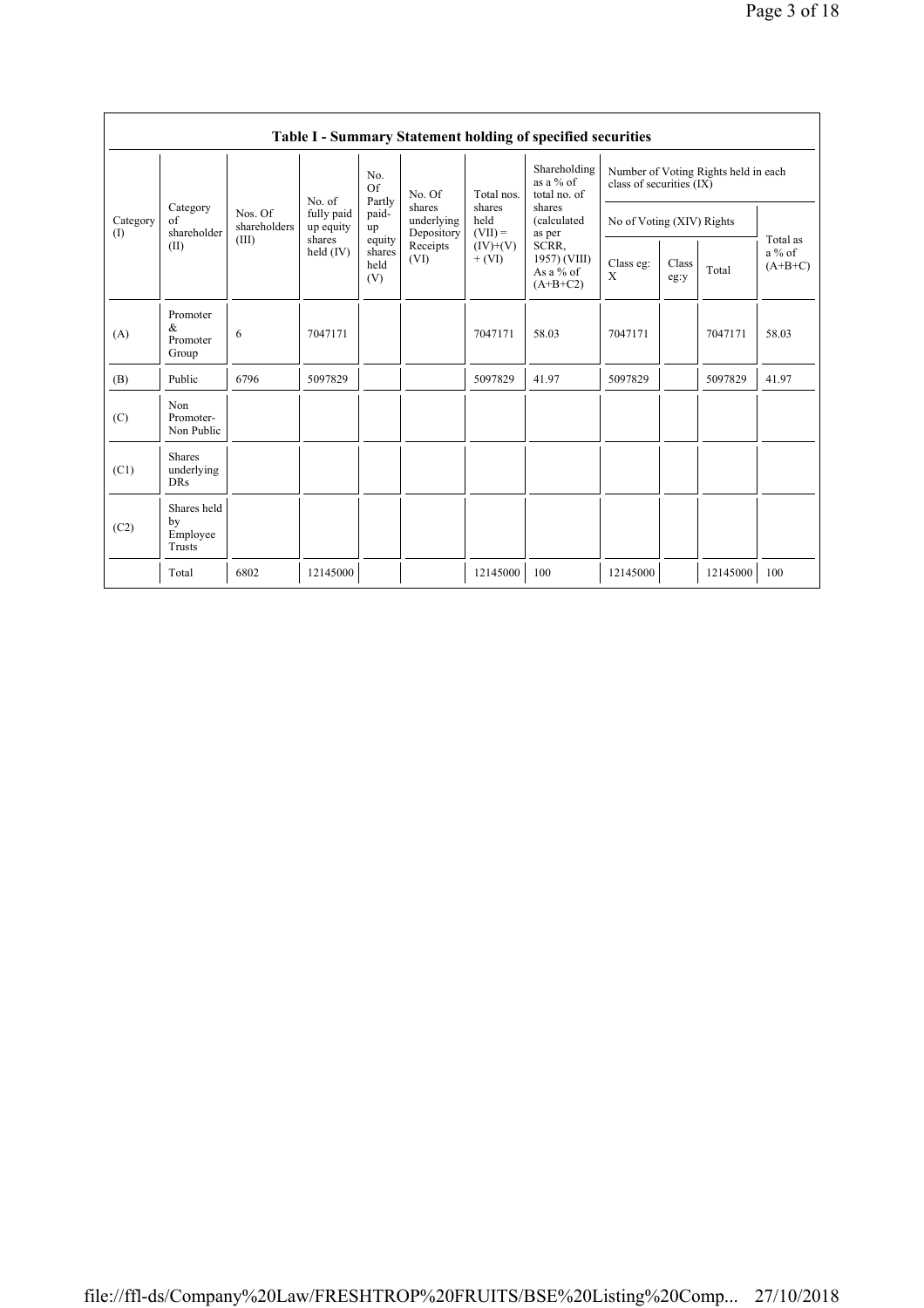|                                            |                                           |                                                                                                                                                          |             |                                                                                                                        | Table I - Summary Statement holding of specified securities                                     |                                        |                                                         |                                                                               |                                                         |                                       |
|--------------------------------------------|-------------------------------------------|----------------------------------------------------------------------------------------------------------------------------------------------------------|-------------|------------------------------------------------------------------------------------------------------------------------|-------------------------------------------------------------------------------------------------|----------------------------------------|---------------------------------------------------------|-------------------------------------------------------------------------------|---------------------------------------------------------|---------------------------------------|
| Category<br>$\textcircled{\scriptsize{1}}$ | Category<br>of<br>shareholder<br>(II)     | No. Of<br>No. of<br><b>Shares</b><br><b>Shares</b><br>Underlying<br>Underlying<br>Outstanding<br>convertible<br>Warrants<br>securities<br>$(X_i)$<br>(X) |             | No. Of<br><b>Shares</b><br>Underlying<br>Outstanding<br>convertible<br>securities<br>and No. Of<br>Warrants<br>(Xi)(a) | Shareholding,<br>as a $%$<br>assuming full<br>conversion of<br>convertible<br>securities (as a  | Number of<br>Locked in<br>shares (XII) |                                                         | Number of<br><b>Shares</b><br>pledged or<br>otherwise<br>encumbered<br>(XIII) |                                                         | Number of<br>equity shares<br>held in |
|                                            |                                           |                                                                                                                                                          | Outstanding |                                                                                                                        | percentage of<br>diluted share<br>capital) $(XI)$ =<br>$(VII)+(X)$ As a<br>$%$ of<br>$(A+B+C2)$ | No.<br>(a)                             | As a<br>$%$ of<br>total<br><b>Shares</b><br>held<br>(b) | No.<br>(a)                                                                    | As a<br>$%$ of<br>total<br><b>Shares</b><br>held<br>(b) | dematerialized<br>form $(XIV)$        |
| (A)                                        | Promoter<br>&<br>Promoter<br>Group        |                                                                                                                                                          |             |                                                                                                                        | 58.03                                                                                           |                                        |                                                         |                                                                               |                                                         | 7047171                               |
| (B)                                        | Public                                    |                                                                                                                                                          |             |                                                                                                                        | 41.97                                                                                           |                                        |                                                         |                                                                               |                                                         | 4655225                               |
| (C)                                        | Non<br>Promoter-<br>Non Public            |                                                                                                                                                          |             |                                                                                                                        |                                                                                                 |                                        |                                                         |                                                                               |                                                         |                                       |
| (C1)                                       | <b>Shares</b><br>underlying<br><b>DRs</b> |                                                                                                                                                          |             |                                                                                                                        |                                                                                                 |                                        |                                                         |                                                                               |                                                         |                                       |
| (C2)                                       | Shares held<br>by<br>Employee<br>Trusts   |                                                                                                                                                          |             |                                                                                                                        |                                                                                                 |                                        |                                                         |                                                                               |                                                         |                                       |
|                                            | Total                                     |                                                                                                                                                          |             |                                                                                                                        | 100                                                                                             |                                        |                                                         |                                                                               |                                                         | 11702396                              |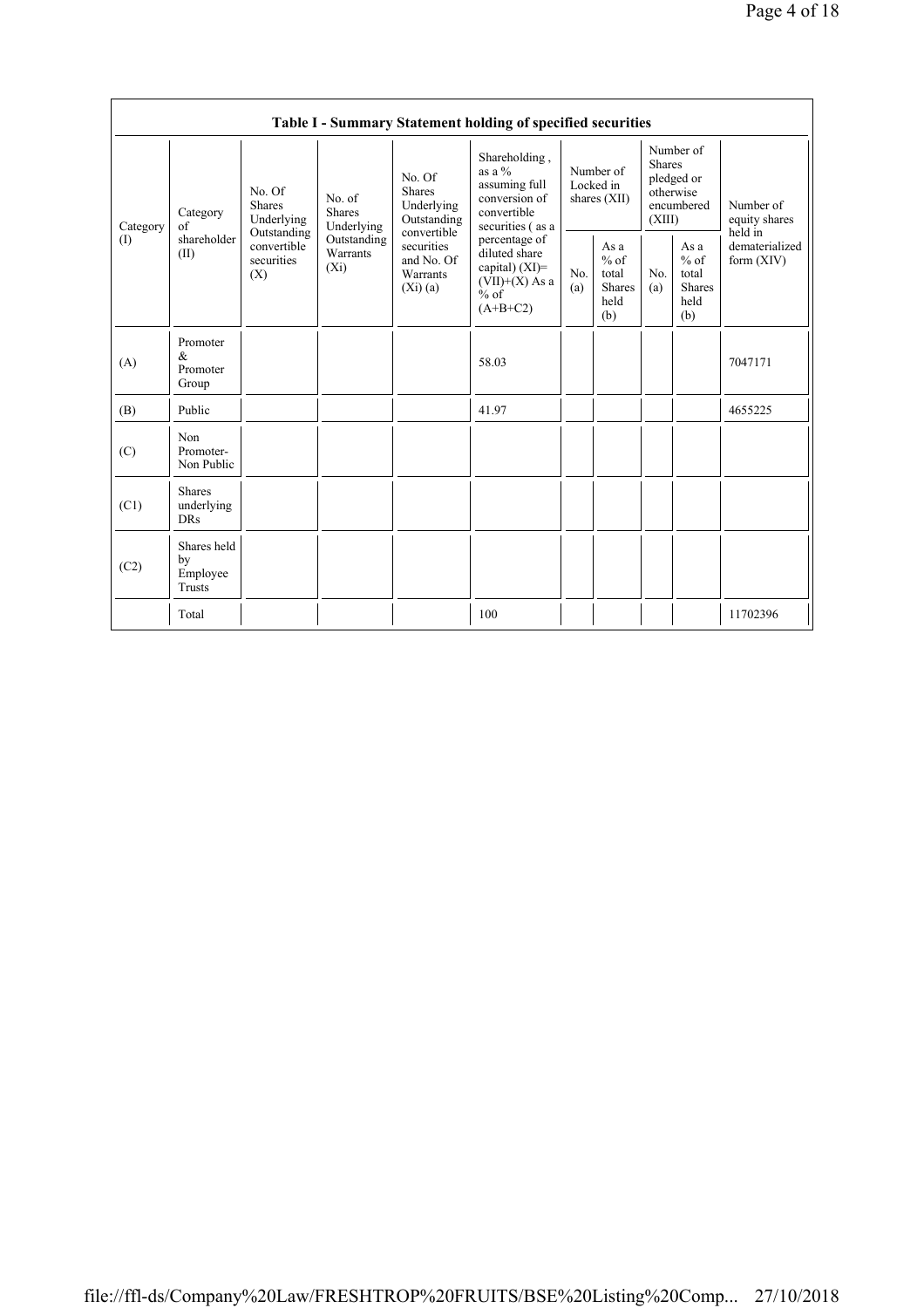|                                                                                                | Table II - Statement showing shareholding pattern of the Promoter and Promoter Group                                |                         |                                                  |                                 |                                    |                             |                                                  |                           |               |                                      |                                 |
|------------------------------------------------------------------------------------------------|---------------------------------------------------------------------------------------------------------------------|-------------------------|--------------------------------------------------|---------------------------------|------------------------------------|-----------------------------|--------------------------------------------------|---------------------------|---------------|--------------------------------------|---------------------------------|
|                                                                                                |                                                                                                                     |                         | No. of                                           | No.<br>Of<br>Partly             | No. Of                             | Total nos.                  | Shareholding<br>as a % of<br>total no. of        | class of securities (IX)  |               | Number of Voting Rights held in each |                                 |
| Sr.                                                                                            | Category &<br>Name of the                                                                                           | Nos. Of<br>shareholders | fully paid<br>up equity<br>shares<br>held $(IV)$ | paid-<br>up                     | shares<br>underlying<br>Depository | shares<br>held<br>$(VII) =$ | shares<br>(calculated<br>as per                  | No of Voting (XIV) Rights |               |                                      | Total<br>as a %                 |
|                                                                                                | Shareholders (I)                                                                                                    | (III)                   |                                                  | equity<br>shares<br>held<br>(V) | Receipts<br>(VI)                   | $(IV)+(V)$<br>$+$ (VI)      | SCRR,<br>1957) (VIII)<br>As a % of<br>$(A+B+C2)$ | Class eg:<br>X            | Class<br>eg:y | Total                                | of<br>Total<br>Voting<br>rights |
| A                                                                                              | Table II - Statement showing shareholding pattern of the Promoter and Promoter Group                                |                         |                                                  |                                 |                                    |                             |                                                  |                           |               |                                      |                                 |
| (1)                                                                                            | Indian                                                                                                              |                         |                                                  |                                 |                                    |                             |                                                  |                           |               |                                      |                                 |
| (a)                                                                                            | Individuals/Hindu<br>undivided Family                                                                               | 5                       | 4679158                                          |                                 |                                    | 4679158                     | 38.53                                            | 4679158                   |               | 4679158                              | 38.53                           |
| (d)                                                                                            | Any Other<br>(specify)                                                                                              | 1                       | 2368013                                          |                                 |                                    | 2368013                     | 19.5                                             | 2368013                   |               | 2368013                              | 19.5                            |
| Sub-Total<br>(A)(1)                                                                            |                                                                                                                     | 6                       | 7047171                                          |                                 |                                    | 7047171                     | 58.03                                            | 7047171                   |               | 7047171                              | 58.03                           |
| (2)                                                                                            | Foreign                                                                                                             |                         |                                                  |                                 |                                    |                             |                                                  |                           |               |                                      |                                 |
| Total<br>Shareholding<br>of Promoter<br>and<br>Promoter<br>Group $(A)=$<br>$(A)(1)+(A)$<br>(2) |                                                                                                                     | 6                       | 7047171                                          |                                 |                                    | 7047171                     | 58.03                                            | 7047171                   |               | 7047171                              | 58.03                           |
| B                                                                                              | Table III - Statement showing shareholding pattern of the Public shareholder                                        |                         |                                                  |                                 |                                    |                             |                                                  |                           |               |                                      |                                 |
| (1)                                                                                            | Institutions                                                                                                        |                         |                                                  |                                 |                                    |                             |                                                  |                           |               |                                      |                                 |
| (e)                                                                                            | Foreign Portfolio<br>Investors                                                                                      | $\mathbf{1}$            | 50000                                            |                                 |                                    | 50000                       | 0.41                                             | 50000                     |               | 50000                                | 0.41                            |
| (i)                                                                                            | Any Other<br>(specify)                                                                                              | 1                       | 200000                                           |                                 |                                    | 200000                      | 1.65                                             | 200000                    |               | 200000                               | 1.65                            |
| Sub-Total<br>(B)(1)                                                                            |                                                                                                                     | $\overline{\mathbf{c}}$ | 250000                                           |                                 |                                    | 250000                      | 2.06                                             | 250000                    |               | 250000                               | 2.06                            |
| (3)                                                                                            | Non-institutions                                                                                                    |                         |                                                  |                                 |                                    |                             |                                                  |                           |               |                                      |                                 |
| (a(i))                                                                                         | Individuals -<br>i.Individual<br>shareholders<br>holding nominal<br>share capital up<br>to Rs. 2 lakhs.             | 6414                    | 3153873                                          |                                 |                                    | 3153873                     | 25.97                                            | 3153873                   |               | 3153873                              | 25.97                           |
| (a(ii))                                                                                        | Individuals - ii.<br>Individual<br>shareholders<br>holding nominal<br>share capital in<br>excess of Rs. 2<br>lakhs. | 16                      | 921467                                           |                                 |                                    | 921467                      | 7.59                                             | 921467                    |               | 921467                               | 7.59                            |
| (b)                                                                                            | NBFCs registered<br>with RBI                                                                                        | $\mathbf{1}$            | 600                                              |                                 |                                    | 600                         | $\boldsymbol{0}$                                 | 600                       |               | 600                                  | $\boldsymbol{0}$                |
| (e)                                                                                            | Any Other<br>(specify)                                                                                              | 363                     | 771889                                           |                                 |                                    | 771889                      | 6.36                                             | 771889                    |               | 771889                               | 6.36                            |
| Sub-Total<br>(B)(3)                                                                            |                                                                                                                     | 6794                    | 4847829                                          |                                 |                                    | 4847829                     | 39.92                                            | 4847829                   |               | 4847829                              | 39.92                           |
| <b>Total Public</b><br>Shareholding<br>$(B)=(B)(1)+$<br>$(B)(2)+(B)$<br>(3)                    |                                                                                                                     | 6796                    | 5097829                                          |                                 |                                    | 5097829                     | 41.97                                            | 5097829                   |               | 5097829                              | 41.97                           |
| $\mathbf C$                                                                                    | Table IV - Statement showing shareholding pattern of the Non Promoter- Non Public shareholder                       |                         |                                                  |                                 |                                    |                             |                                                  |                           |               |                                      |                                 |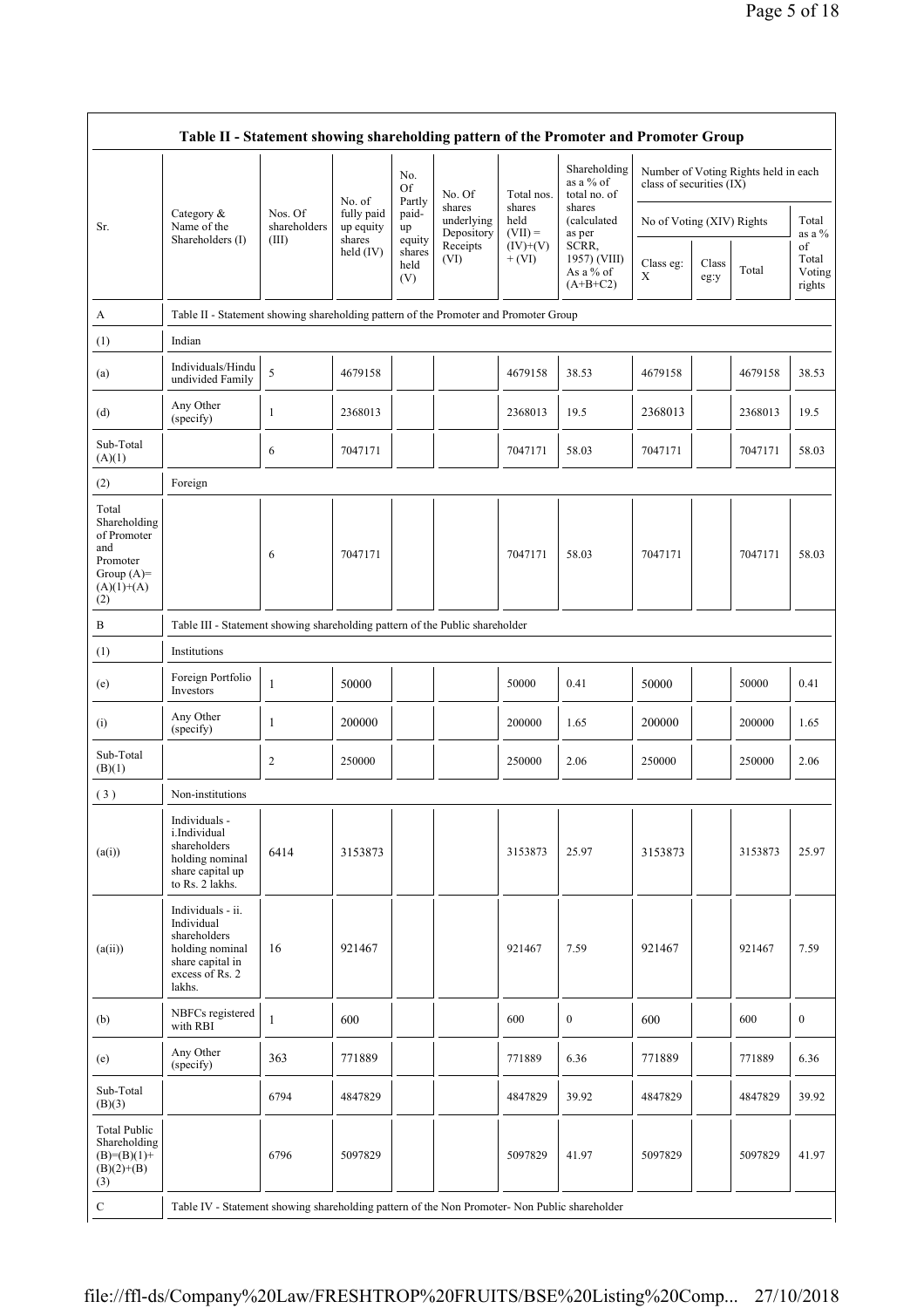| Total<br>$A+B+C2$ ) | 6802 | 12145000 |  | 12145000 | 100 | 12145000  | 12145000 | 100 |
|---------------------|------|----------|--|----------|-----|-----------|----------|-----|
| Total<br>$(A+B+C)$  | 6802 | 12145000 |  | 12145000 | 100 | 121450001 | 12145000 | 100 |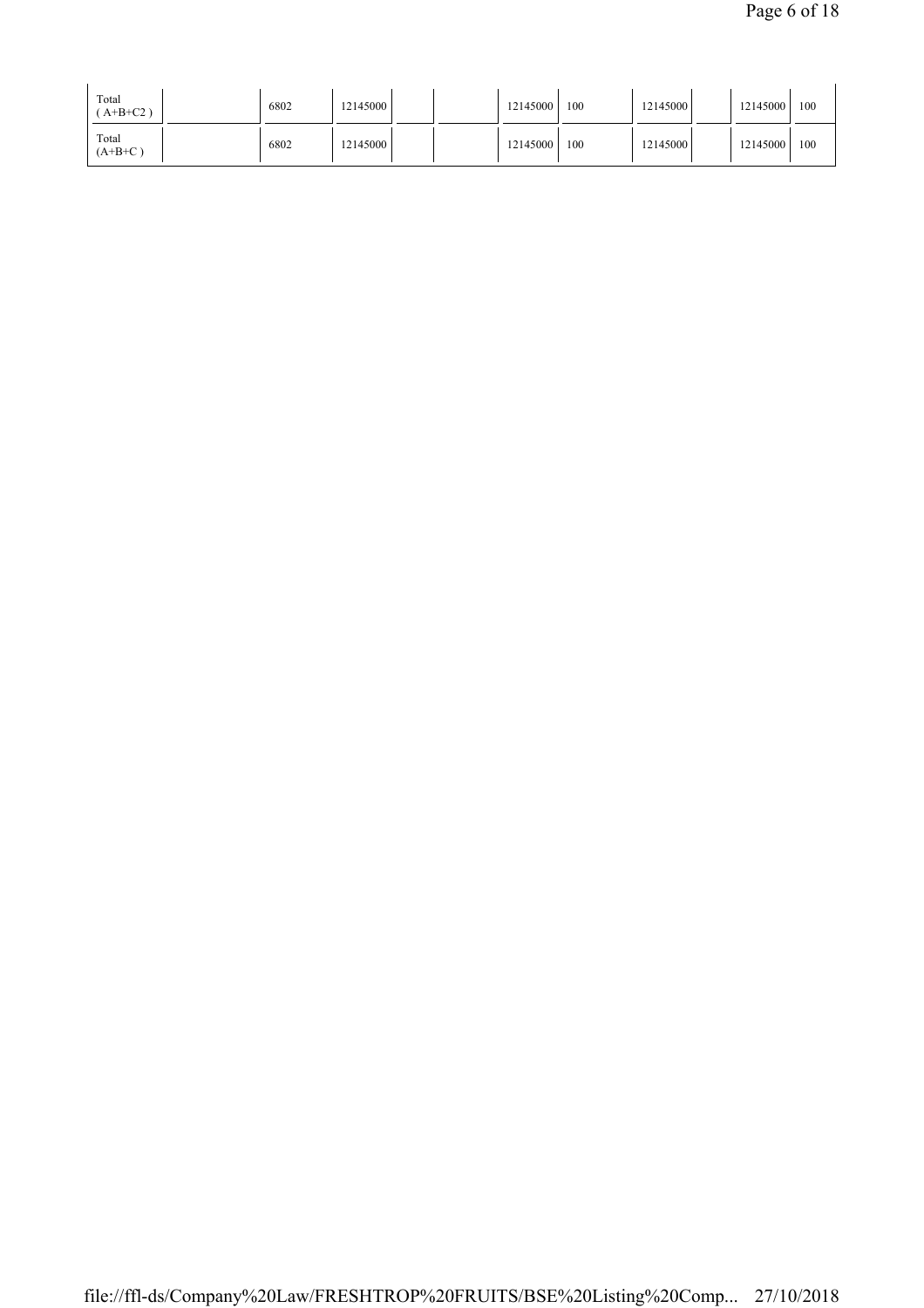| Table II - Statement showing shareholding pattern of the Promoter and Promoter Group    |                                                      |                                                                             |                                                                                                               |                                                                                                                                                                                    |            |                                                      |                                                                               |                                             |                                       |  |
|-----------------------------------------------------------------------------------------|------------------------------------------------------|-----------------------------------------------------------------------------|---------------------------------------------------------------------------------------------------------------|------------------------------------------------------------------------------------------------------------------------------------------------------------------------------------|------------|------------------------------------------------------|-------------------------------------------------------------------------------|---------------------------------------------|---------------------------------------|--|
| Sr.                                                                                     | No. Of<br><b>Shares</b><br>Underlying<br>Outstanding | No. of<br><b>Shares</b><br>Underlying<br>Outstanding<br>Warrants<br>$(X_i)$ | No. Of Shares<br>Underlying<br>Outstanding<br>convertible<br>securities and<br>No. Of<br>Warrants (Xi)<br>(a) | Shareholding, as<br>a % assuming full<br>conversion of<br>convertible<br>securities (as a<br>percentage of<br>diluted share<br>capital) (XI)=<br>(VII)+(X) As a %<br>of $(A+B+C2)$ |            | Number of<br>Locked in<br>shares $(XII)$             | Number of<br><b>Shares</b><br>pledged or<br>otherwise<br>encumbered<br>(XIII) |                                             | Number of<br>equity shares<br>held in |  |
|                                                                                         | convertible<br>securities $(X)$                      |                                                                             |                                                                                                               |                                                                                                                                                                                    | No.<br>(a) | As a $%$<br>of total<br><b>Shares</b><br>held<br>(b) | No.<br>(a)                                                                    | As a %<br>of total<br>Shares<br>held<br>(b) | dematerialized<br>form $(XIV)$        |  |
| A                                                                                       |                                                      |                                                                             |                                                                                                               | Table II - Statement showing shareholding pattern of the Promoter and Promoter Group                                                                                               |            |                                                      |                                                                               |                                             |                                       |  |
| (1)                                                                                     | Indian                                               |                                                                             |                                                                                                               |                                                                                                                                                                                    |            |                                                      |                                                                               |                                             |                                       |  |
| (a)                                                                                     |                                                      |                                                                             |                                                                                                               | 38.53                                                                                                                                                                              |            |                                                      |                                                                               |                                             | 4679158                               |  |
| (d)                                                                                     |                                                      |                                                                             |                                                                                                               | 19.5                                                                                                                                                                               |            |                                                      |                                                                               |                                             | 2368013                               |  |
| Sub-Total (A)<br>(1)                                                                    |                                                      |                                                                             |                                                                                                               | 58.03                                                                                                                                                                              |            |                                                      |                                                                               |                                             | 7047171                               |  |
| (2)                                                                                     | Foreign                                              |                                                                             |                                                                                                               |                                                                                                                                                                                    |            |                                                      |                                                                               |                                             |                                       |  |
| Total<br>Shareholding<br>of Promoter<br>and Promoter<br>Group $(A)=$<br>$(A)(1)+(A)(2)$ |                                                      |                                                                             |                                                                                                               | 58.03                                                                                                                                                                              |            |                                                      |                                                                               |                                             | 7047171                               |  |
| B                                                                                       |                                                      |                                                                             |                                                                                                               | Table III - Statement showing shareholding pattern of the Public shareholder                                                                                                       |            |                                                      |                                                                               |                                             |                                       |  |
| (1)                                                                                     | Institutions                                         |                                                                             |                                                                                                               |                                                                                                                                                                                    |            |                                                      |                                                                               |                                             |                                       |  |
| (e)                                                                                     |                                                      |                                                                             |                                                                                                               | 0.41                                                                                                                                                                               |            |                                                      |                                                                               |                                             | 50000                                 |  |
| (i)                                                                                     |                                                      |                                                                             |                                                                                                               | 1.65                                                                                                                                                                               |            |                                                      |                                                                               |                                             | 200000                                |  |
| Sub-Total (B)<br>(1)                                                                    |                                                      |                                                                             |                                                                                                               | 2.06                                                                                                                                                                               |            |                                                      |                                                                               |                                             | 250000                                |  |
| (3)                                                                                     | Non-institutions                                     |                                                                             |                                                                                                               |                                                                                                                                                                                    |            |                                                      |                                                                               |                                             |                                       |  |
| (a(i))                                                                                  |                                                      |                                                                             |                                                                                                               | 25.97                                                                                                                                                                              |            |                                                      |                                                                               |                                             | 2867969                               |  |
| (a(ii))                                                                                 |                                                      |                                                                             |                                                                                                               | 7.59                                                                                                                                                                               |            |                                                      | $\mathbf{I}$                                                                  | $\mathbf{I}$                                | 921467                                |  |
| (b)                                                                                     |                                                      |                                                                             |                                                                                                               | $\boldsymbol{0}$                                                                                                                                                                   |            |                                                      |                                                                               |                                             | 600                                   |  |
| (e)                                                                                     |                                                      |                                                                             |                                                                                                               | 6.36                                                                                                                                                                               |            |                                                      |                                                                               |                                             | 615189                                |  |
| Sub-Total (B)<br>(3)                                                                    |                                                      |                                                                             |                                                                                                               | 39.92                                                                                                                                                                              |            |                                                      |                                                                               |                                             | 4405225                               |  |
| <b>Total Public</b><br>Shareholding<br>$(B)= (B)(1) +$<br>$(B)(2)+(B)(3)$               |                                                      |                                                                             |                                                                                                               | 41.97                                                                                                                                                                              |            |                                                      |                                                                               |                                             | 4655225                               |  |
| $\mathbf C$                                                                             |                                                      |                                                                             |                                                                                                               | Table IV - Statement showing shareholding pattern of the Non Promoter- Non Public shareholder                                                                                      |            |                                                      |                                                                               |                                             |                                       |  |
| Total<br>$(A+B+C2)$                                                                     |                                                      |                                                                             |                                                                                                               | 100                                                                                                                                                                                |            |                                                      |                                                                               |                                             | 11702396                              |  |
| Total<br>$(A+B+C)$                                                                      |                                                      |                                                                             |                                                                                                               | 100                                                                                                                                                                                |            |                                                      |                                                                               |                                             | 11702396                              |  |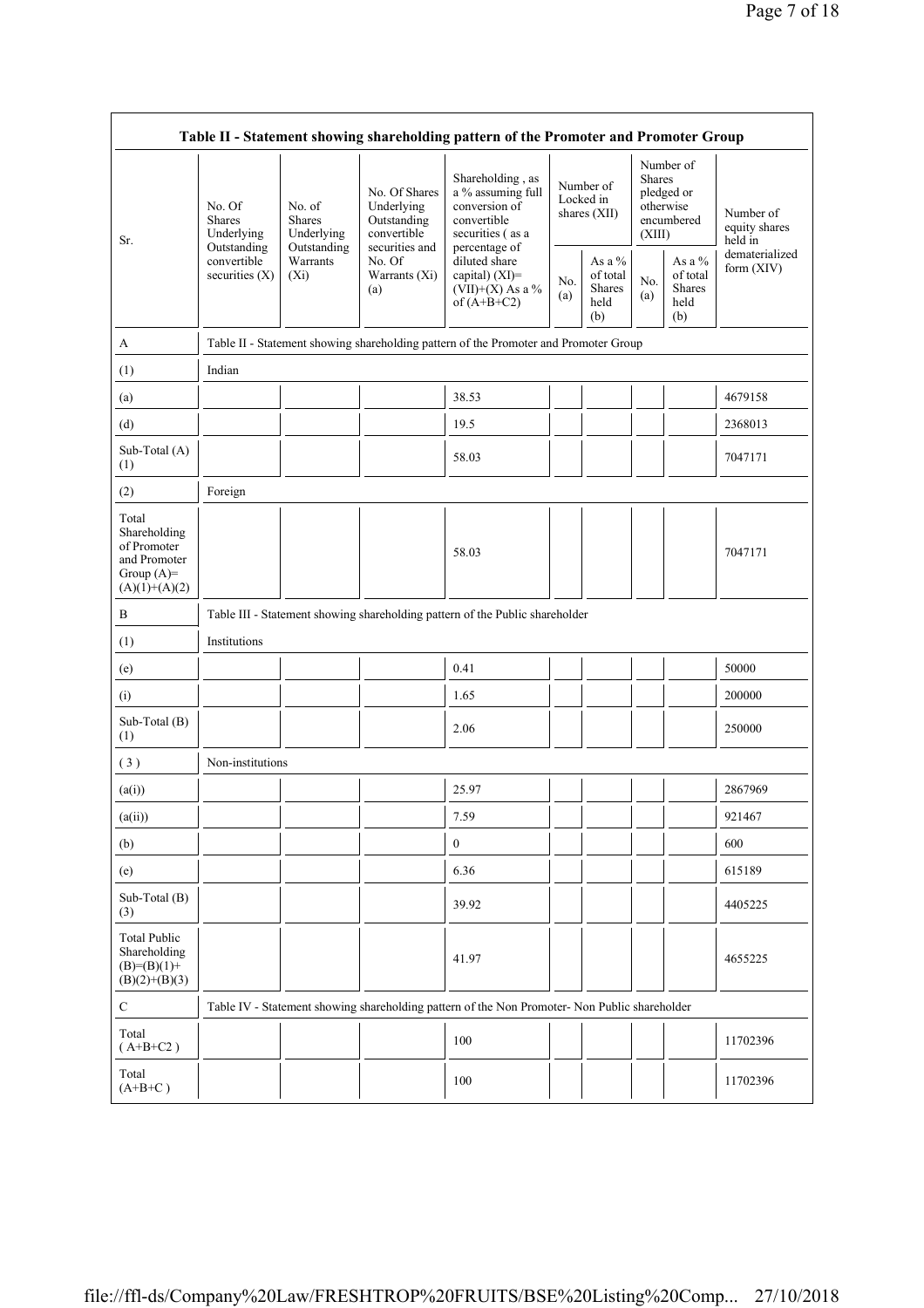|                                                                                                                                                                                           |                                                               |                                                 | <b>Individuals/Hindu undivided Family</b> |                                  |                                                 |                          |
|-------------------------------------------------------------------------------------------------------------------------------------------------------------------------------------------|---------------------------------------------------------------|-------------------------------------------------|-------------------------------------------|----------------------------------|-------------------------------------------------|--------------------------|
| Searial No.                                                                                                                                                                               | 1                                                             | $\sqrt{2}$                                      | 3                                         | $\overline{4}$                   | 5                                               |                          |
| Name of the<br>Shareholders (I)                                                                                                                                                           | <b>ASHOK</b><br><b>VISHINDAS</b><br><b>MOTIANI</b>            | <b>NANITA</b><br><b>ASHOK</b><br><b>MOTIANI</b> | <b>DIPTI ASHOK</b><br><b>MOTIANI</b>      | <b>PRIYANKA</b><br><b>TANDON</b> | <b>MAYANK</b><br><b>RAMESH</b><br><b>TANDON</b> | Click here<br>to go back |
| PAN(II)                                                                                                                                                                                   | ABCPM8237G                                                    | ACDPM5531B                                      | ANWPM2418B                                | ADKPM4788Q                       | AARPT3422C                                      | Total                    |
| No. of fully paid<br>up equity shares<br>held $(IV)$                                                                                                                                      | 1742389                                                       | 962895                                          | 824734                                    | 653740                           | 495400                                          | 4679158                  |
| No. Of Partly paid-<br>up equity shares<br>held (V)                                                                                                                                       |                                                               |                                                 |                                           |                                  |                                                 |                          |
| No. Of shares<br>underlying<br>Depository<br>Receipts (VI)                                                                                                                                |                                                               |                                                 |                                           |                                  |                                                 |                          |
| Total nos. shares<br>held $(VII) = (IV) +$<br>$(V)+(VI)$                                                                                                                                  | 1742389                                                       | 962895                                          | 824734                                    | 653740                           | 495400                                          | 4679158                  |
| Shareholding as a<br>% of total no. of<br>shares (calculated<br>as per SCRR,<br>1957) (VIII) As a<br>% of $(A+B+C2)$                                                                      | 14.35                                                         | 7.93                                            | 6.79                                      | 5.38                             | 4.08                                            | 38.53                    |
|                                                                                                                                                                                           | Number of Voting Rights held in each class of securities (IX) |                                                 |                                           |                                  |                                                 |                          |
| Class eg:X                                                                                                                                                                                | 1742389                                                       | 962895                                          | 824734                                    | 653740                           | 495400                                          | 4679158                  |
| Class eg:y                                                                                                                                                                                |                                                               |                                                 |                                           |                                  |                                                 |                          |
| Total                                                                                                                                                                                     | 1742389                                                       | 962895                                          | 824734                                    | 653740                           | 495400                                          | 4679158                  |
| Total as a % of<br><b>Total Voting rights</b>                                                                                                                                             | 14.35                                                         | 7.93                                            | 6.79                                      | 5.38                             | 4.08                                            | 38.53                    |
| No. Of Shares<br>Underlying<br>Outstanding<br>convertible<br>securities $(X)$                                                                                                             |                                                               |                                                 |                                           |                                  |                                                 |                          |
| No. of Shares<br>Underlying<br>Outstanding<br>Warrants (Xi)                                                                                                                               |                                                               |                                                 |                                           |                                  |                                                 |                          |
| No. Of Shares<br>Underlying<br>Outstanding<br>convertible<br>securities and No.<br>Of Warrants (Xi)<br>(a)                                                                                |                                                               |                                                 |                                           |                                  |                                                 |                          |
| Shareholding, as a<br>% assuming full<br>conversion of<br>convertible<br>securities (as a<br>percentage of<br>diluted share<br>capital) (XI)= (VII)<br>$+(Xi)(a)$ As a % of<br>$(A+B+C2)$ | 14.35                                                         | 7.93                                            | 6.79                                      | 5.38                             | 4.08                                            | 38.53                    |
| Number of Locked in shares (XII)                                                                                                                                                          |                                                               |                                                 |                                           |                                  |                                                 |                          |
| No. (a)                                                                                                                                                                                   |                                                               |                                                 |                                           |                                  |                                                 |                          |
| As a % of total<br>Shares held (b)                                                                                                                                                        |                                                               |                                                 |                                           |                                  |                                                 |                          |
|                                                                                                                                                                                           | Number of Shares pledged or otherwise encumbered (XIII)       |                                                 |                                           |                                  |                                                 |                          |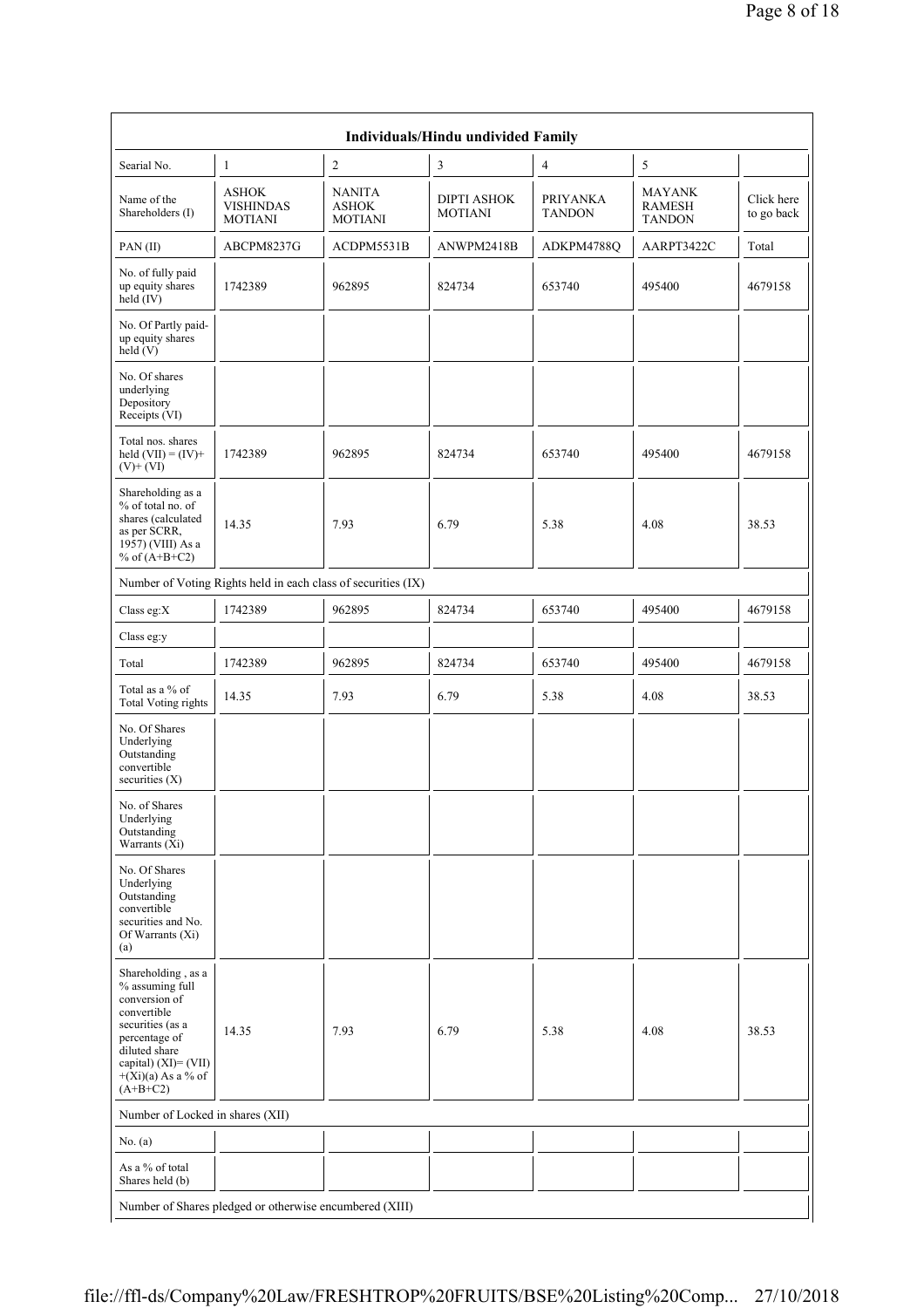| No. $(a)$                                                            |         |        |        |        |        |         |  |  |
|----------------------------------------------------------------------|---------|--------|--------|--------|--------|---------|--|--|
| As a % of total<br>Shares held (b)                                   |         |        |        |        |        |         |  |  |
| Number of equity<br>shares held in<br>dematerialized<br>form $(XIV)$ | 1742389 | 962895 | 824734 | 653740 | 495400 | 4679158 |  |  |
| Reason for not providing PAN                                         |         |        |        |        |        |         |  |  |
| Reason for not<br>providing PAN                                      |         |        |        |        |        |         |  |  |
| Shareholder type                                                     |         |        |        |        |        |         |  |  |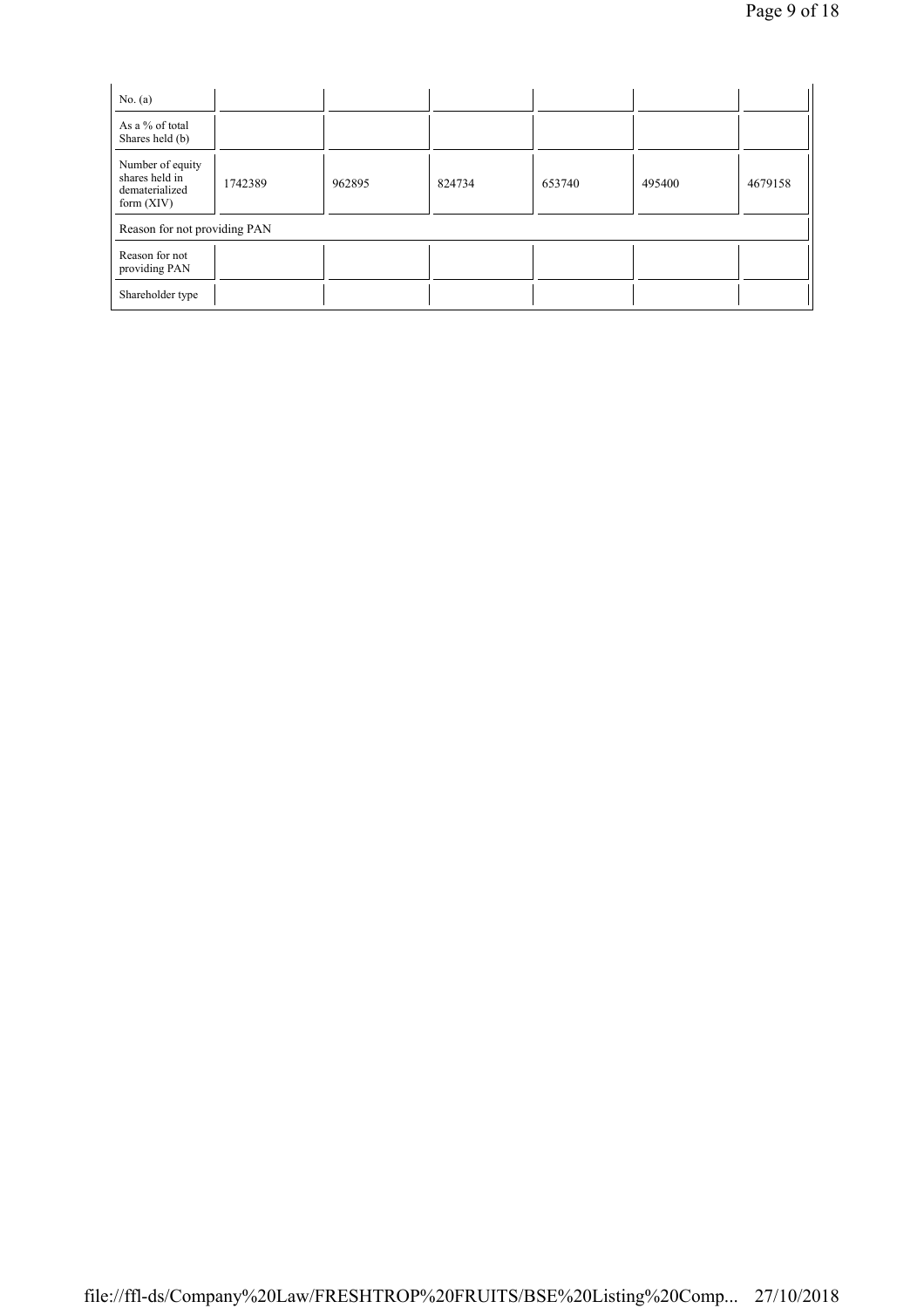| Any Other (specify)                                                                                                                                                                   |                                                               |                       |  |  |  |  |  |  |
|---------------------------------------------------------------------------------------------------------------------------------------------------------------------------------------|---------------------------------------------------------------|-----------------------|--|--|--|--|--|--|
| Searial No.                                                                                                                                                                           | $\mathbf{1}$                                                  |                       |  |  |  |  |  |  |
| Category                                                                                                                                                                              | Other                                                         | Click here to go back |  |  |  |  |  |  |
| Name of the<br>Shareholders (I)                                                                                                                                                       | FRESHCAP FOODSTUFF LLP                                        |                       |  |  |  |  |  |  |
| PAN(II)                                                                                                                                                                               | AAEFF2382A                                                    | Total                 |  |  |  |  |  |  |
| No. of the<br>Shareholders (I)                                                                                                                                                        | $\mathbf{1}$                                                  | 1                     |  |  |  |  |  |  |
| No. of fully paid<br>up equity shares<br>$\text{held}(\text{IV})$                                                                                                                     | 2368013                                                       | 2368013               |  |  |  |  |  |  |
| No. Of Partly paid-<br>up equity shares<br>$\text{held} (V)$                                                                                                                          |                                                               |                       |  |  |  |  |  |  |
| No. Of shares<br>underlying<br>Depository<br>Receipts (VI)                                                                                                                            |                                                               |                       |  |  |  |  |  |  |
| Total nos. shares<br>held $(VII) = (IV) +$<br>$(V)+(VI)$                                                                                                                              | 2368013                                                       | 2368013               |  |  |  |  |  |  |
| Shareholding as a<br>% of total no. of<br>shares (calculated<br>as per SCRR,<br>1957) (VIII) As a<br>% of $(A+B+C2)$                                                                  | 19.5                                                          | 19.5                  |  |  |  |  |  |  |
|                                                                                                                                                                                       | Number of Voting Rights held in each class of securities (IX) |                       |  |  |  |  |  |  |
| Class eg: X                                                                                                                                                                           | 2368013                                                       | 2368013               |  |  |  |  |  |  |
| Class eg:y                                                                                                                                                                            |                                                               |                       |  |  |  |  |  |  |
| Total                                                                                                                                                                                 | 2368013                                                       | 2368013               |  |  |  |  |  |  |
| Total as a % of<br><b>Total Voting rights</b>                                                                                                                                         | 19.5                                                          | 19.5                  |  |  |  |  |  |  |
| No. Of Shares<br>Underlying<br>Outstanding<br>convertible<br>securities (X)                                                                                                           |                                                               |                       |  |  |  |  |  |  |
| No. of Shares<br>Underlying<br>Outstanding<br>Warrants (Xi)                                                                                                                           |                                                               |                       |  |  |  |  |  |  |
| No. Of Shares<br>Underlying<br>Outstanding<br>convertible<br>securities and No.<br>Of Warrants (Xi)<br>(a)                                                                            |                                                               |                       |  |  |  |  |  |  |
| Shareholding, as a<br>% assuming full<br>conversion of<br>convertible<br>securities (as a<br>percentage of<br>diluted share<br>capital) (XI)= (VII)<br>$+(X)$ As a % of<br>$(A+B+C2)$ | 19.5                                                          | 19.5                  |  |  |  |  |  |  |
| Number of Locked in shares (XII)                                                                                                                                                      |                                                               |                       |  |  |  |  |  |  |
| No. $(a)$                                                                                                                                                                             |                                                               |                       |  |  |  |  |  |  |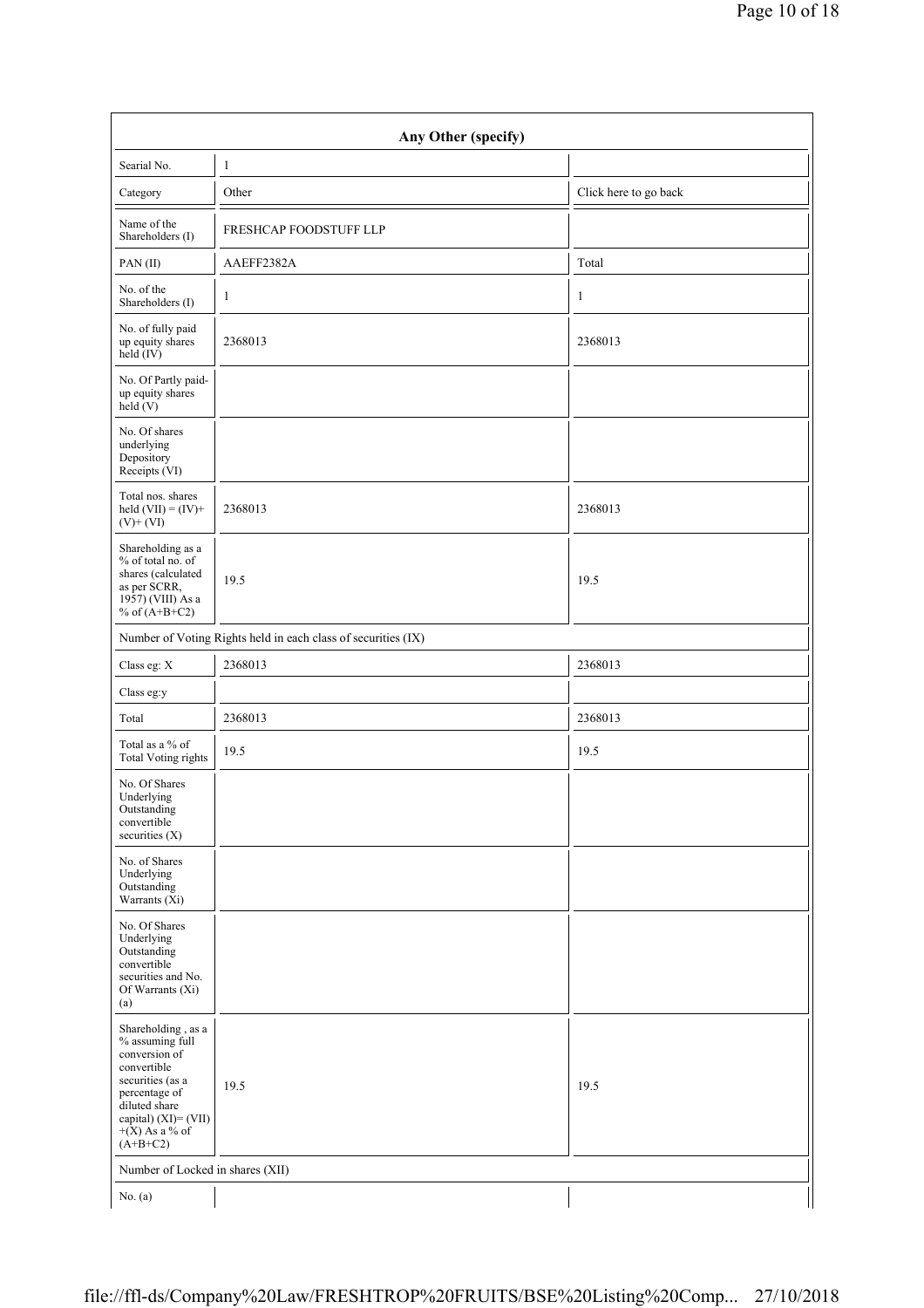| As a % of total<br>Shares held (b)                                   |                                                         |         |
|----------------------------------------------------------------------|---------------------------------------------------------|---------|
|                                                                      | Number of Shares pledged or otherwise encumbered (XIII) |         |
| No. $(a)$                                                            |                                                         |         |
| As a % of total<br>Shares held (b)                                   |                                                         |         |
| Number of equity<br>shares held in<br>dematerialized<br>form $(XIV)$ | 2368013                                                 | 2368013 |
| Reason for not providing PAN                                         |                                                         |         |
| Reason for not<br>providing PAN                                      |                                                         |         |
| Shareholder type                                                     |                                                         |         |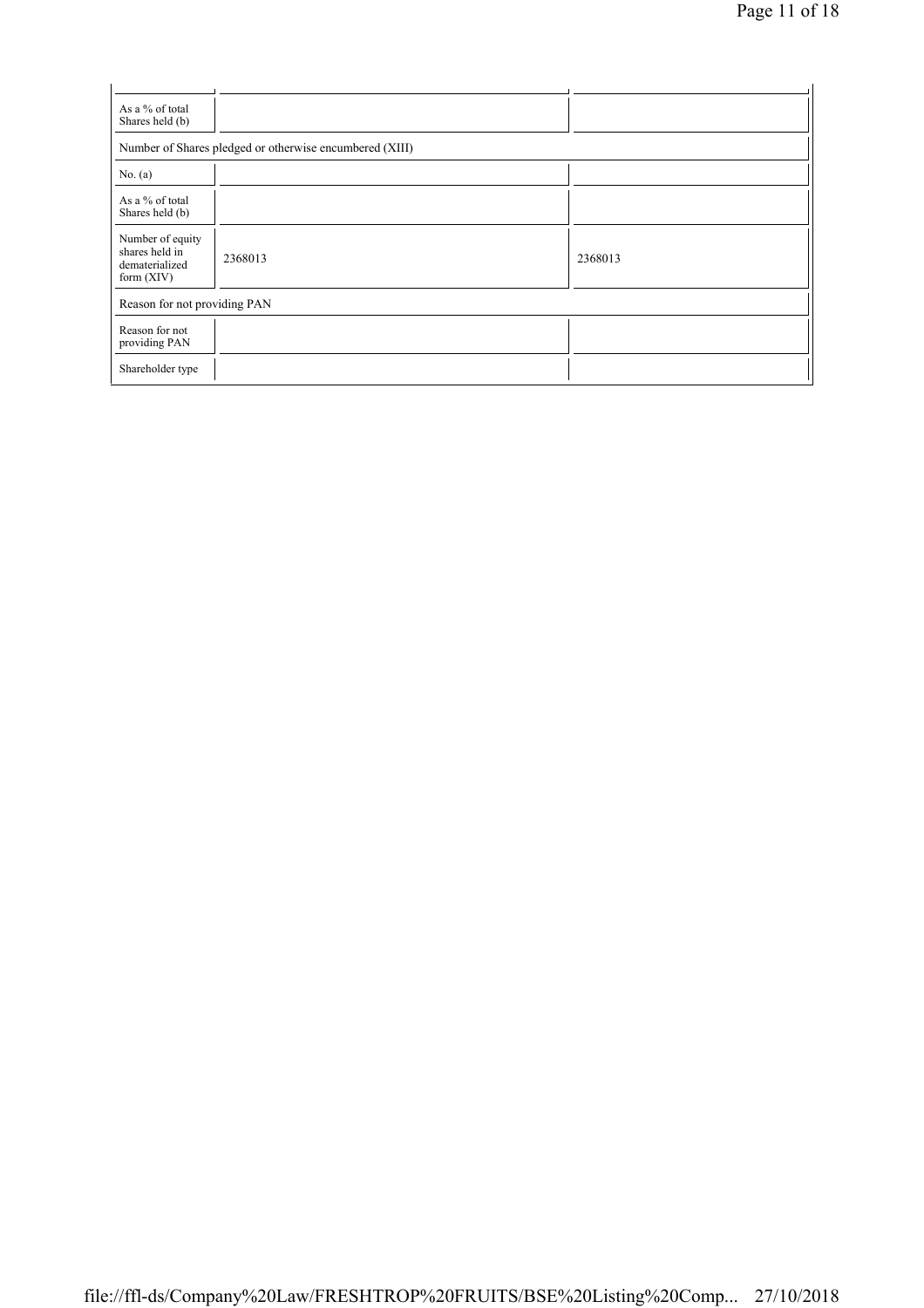| Any Other (specify)                                                                                                                                                                    |                                                               |                       |  |  |  |  |  |  |
|----------------------------------------------------------------------------------------------------------------------------------------------------------------------------------------|---------------------------------------------------------------|-----------------------|--|--|--|--|--|--|
| Searial No.                                                                                                                                                                            | $\mathbf{1}$                                                  |                       |  |  |  |  |  |  |
| Category                                                                                                                                                                               | Other                                                         |                       |  |  |  |  |  |  |
| Category / More<br>than 1 percentage                                                                                                                                                   | More than 1 percentage of shareholding                        | Click here to go back |  |  |  |  |  |  |
| Name of the<br>Shareholders (I)                                                                                                                                                        | PASSAGE TO INDIA MASTER FUND LIMITED                          |                       |  |  |  |  |  |  |
| PAN(II)                                                                                                                                                                                | AAECP2986K                                                    | Total                 |  |  |  |  |  |  |
| No. of the<br>Shareholders (I)                                                                                                                                                         | $\mathbf{1}$                                                  | $\boldsymbol{0}$      |  |  |  |  |  |  |
| No. of fully paid<br>up equity shares<br>held $(IV)$                                                                                                                                   | 200000                                                        | $\boldsymbol{0}$      |  |  |  |  |  |  |
| No. Of Partly paid-<br>up equity shares<br>held(V)                                                                                                                                     |                                                               |                       |  |  |  |  |  |  |
| No. Of shares<br>underlying<br>Depository<br>Receipts (VI)                                                                                                                             |                                                               |                       |  |  |  |  |  |  |
| Total nos. shares<br>held $(VII) = (IV) +$<br>$(V)$ + $(VI)$                                                                                                                           | 200000                                                        | $\boldsymbol{0}$      |  |  |  |  |  |  |
| Shareholding as a<br>% of total no. of<br>shares (calculated<br>as per SCRR,<br>1957) (VIII) As a<br>% of $(A+B+C2)$                                                                   | 1.65                                                          | $\boldsymbol{0}$      |  |  |  |  |  |  |
|                                                                                                                                                                                        | Number of Voting Rights held in each class of securities (IX) |                       |  |  |  |  |  |  |
| Class eg: X                                                                                                                                                                            | 200000                                                        | $\boldsymbol{0}$      |  |  |  |  |  |  |
| Class eg:y                                                                                                                                                                             |                                                               |                       |  |  |  |  |  |  |
| Total                                                                                                                                                                                  | 200000                                                        | $\boldsymbol{0}$      |  |  |  |  |  |  |
| Total as a % of<br><b>Total Voting rights</b>                                                                                                                                          | 1.65                                                          | $\boldsymbol{0}$      |  |  |  |  |  |  |
| No. Of Shares<br>Underlying<br>Outstanding<br>convertible<br>securities (X)                                                                                                            |                                                               |                       |  |  |  |  |  |  |
| No. of Shares<br>Underlying<br>Outstanding<br>Warrants (Xi)                                                                                                                            |                                                               |                       |  |  |  |  |  |  |
| No. Of Shares<br>Underlying<br>Outstanding<br>convertible<br>securities and<br>Warrants $(X)$                                                                                          |                                                               |                       |  |  |  |  |  |  |
| Shareholding , as a<br>% assuming full<br>conversion of<br>convertible<br>securities (as a<br>percentage of<br>diluted share<br>capital) (XI)= (VII)<br>$+(X)$ As a % of<br>$(A+B+C2)$ | 1.65                                                          | $\boldsymbol{0}$      |  |  |  |  |  |  |
| Number of Locked in shares (XII)                                                                                                                                                       |                                                               |                       |  |  |  |  |  |  |
|                                                                                                                                                                                        |                                                               |                       |  |  |  |  |  |  |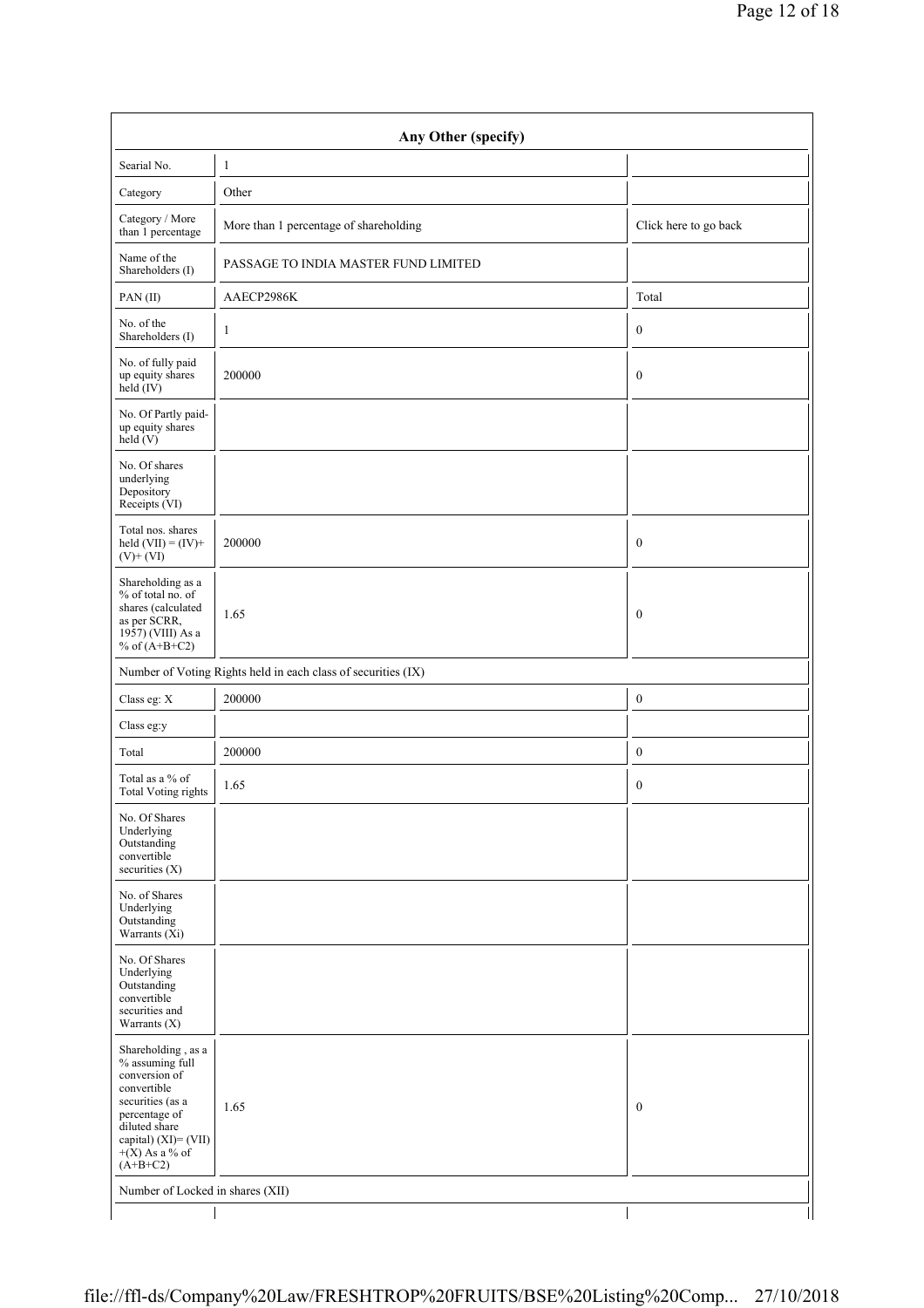| No. $(a)$                                                            |        |          |  |
|----------------------------------------------------------------------|--------|----------|--|
| As a % of total<br>Shares held (b)                                   |        |          |  |
| Number of equity<br>shares held in<br>dematerialized<br>form $(XIV)$ | 200000 | $\bf{0}$ |  |
| Reason for not providing PAN                                         |        |          |  |
| Reason for not<br>providing PAN                                      |        |          |  |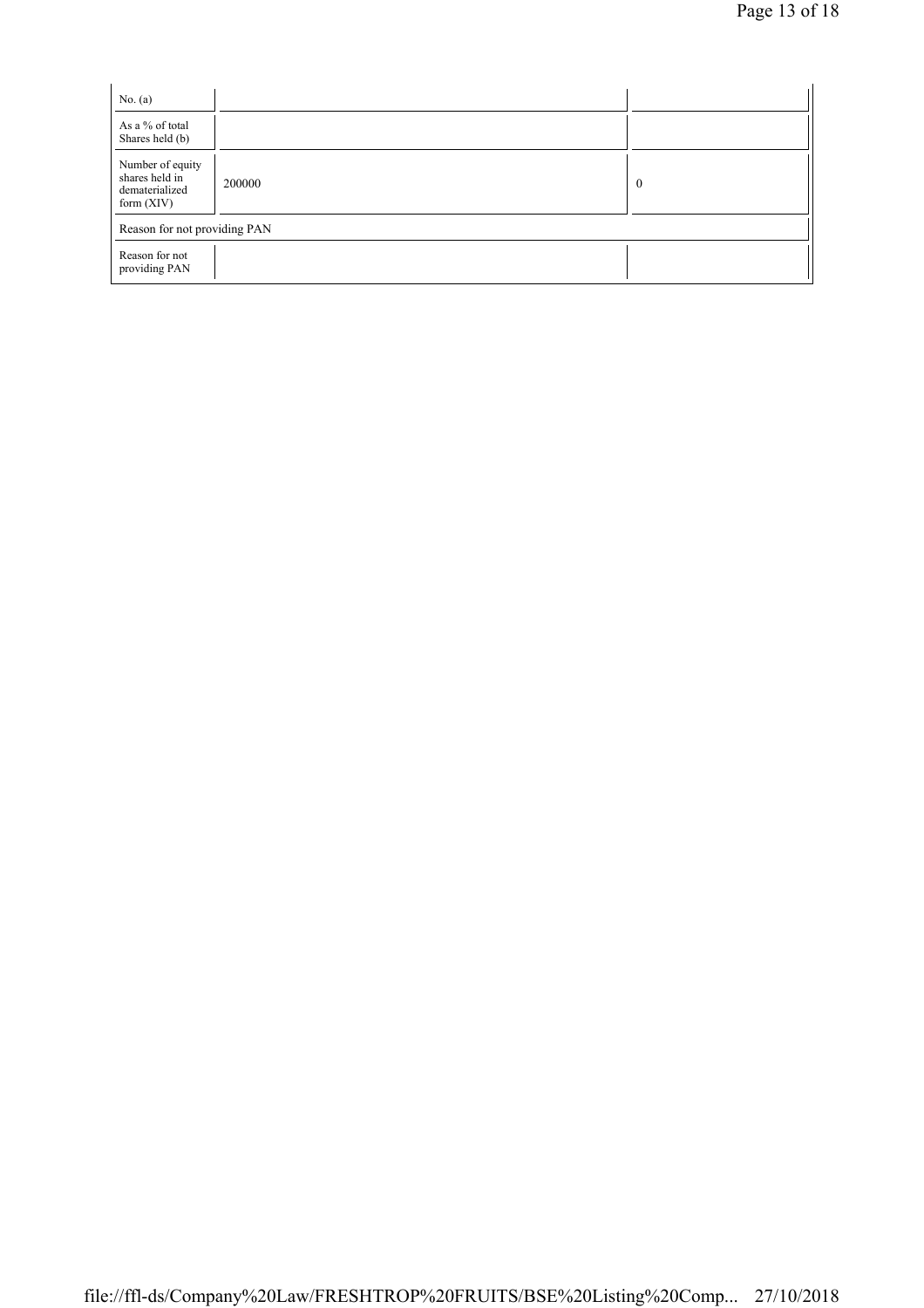| Individuals - ii. Individual shareholders holding nominal share capital in excess of Rs. 2 lakhs.                                                                                     |                                                               |                      |                          |                       |
|---------------------------------------------------------------------------------------------------------------------------------------------------------------------------------------|---------------------------------------------------------------|----------------------|--------------------------|-----------------------|
| Searial No.                                                                                                                                                                           | 1                                                             | $\sqrt{2}$           | 3                        |                       |
| Name of the<br>Shareholders (I)                                                                                                                                                       | <b>AVINASH P WADHWA</b>                                       | SHITAL NAVIN AGARWAL | <b>GIRISH GULATI HUF</b> | Click here to go back |
| PAN(II)                                                                                                                                                                               | AAIPW9608A                                                    | ABHPA2123J           | AAFHG1700A               | Total                 |
| No. of fully paid<br>up equity shares<br>held (IV)                                                                                                                                    | 126437                                                        | 125630               | 189223                   | 441290                |
| No. Of Partly paid-<br>up equity shares<br>held (V)                                                                                                                                   |                                                               |                      |                          |                       |
| No. Of shares<br>underlying<br>Depository<br>Receipts (VI)                                                                                                                            |                                                               |                      |                          |                       |
| Total nos. shares<br>held $(VII) = (IV) +$<br>$(V)+(VI)$                                                                                                                              | 126437                                                        | 125630               | 189223                   | 441290                |
| Shareholding as a<br>% of total no. of<br>shares (calculated<br>as per SCRR,<br>1957) (VIII) As a<br>% of $(A+B+C2)$                                                                  | 1.04                                                          | 1.03                 | 1.56                     | 3.63                  |
|                                                                                                                                                                                       | Number of Voting Rights held in each class of securities (IX) |                      |                          |                       |
| Class eg: X                                                                                                                                                                           | 126437                                                        | 125630               | 189223                   | 441290                |
| Class eg:y                                                                                                                                                                            |                                                               |                      |                          |                       |
| Total                                                                                                                                                                                 | 126437                                                        | 125630               | 189223                   | 441290                |
| Total as a $\%$ of<br>Total Voting rights                                                                                                                                             | 1.04                                                          | 1.03                 | 1.56                     | 3.63                  |
| No. Of Shares<br>Underlying<br>Outstanding<br>convertible<br>securities (X)                                                                                                           |                                                               |                      |                          |                       |
| No. of Shares<br>Underlying<br>Outstanding<br>Warrants (Xi)                                                                                                                           |                                                               |                      |                          |                       |
| No. Of Shares<br>Underlying<br>Outstanding<br>convertible<br>securities and No.<br>Of Warrants (Xi)<br>(a)                                                                            |                                                               |                      |                          |                       |
| Shareholding, as a<br>% assuming full<br>conversion of<br>convertible<br>securities (as a<br>percentage of<br>diluted share<br>capital) (XI)= (VII)<br>$+(X)$ As a % of<br>$(A+B+C2)$ | 1.04                                                          | 1.03                 | 1.56                     | 3.63                  |
| Number of Locked in shares (XII)                                                                                                                                                      |                                                               |                      |                          |                       |
| No. $(a)$                                                                                                                                                                             |                                                               |                      |                          |                       |
| As a % of total<br>Shares held (b)                                                                                                                                                    |                                                               |                      |                          |                       |
| Number of equity<br>shares held in                                                                                                                                                    |                                                               |                      |                          |                       |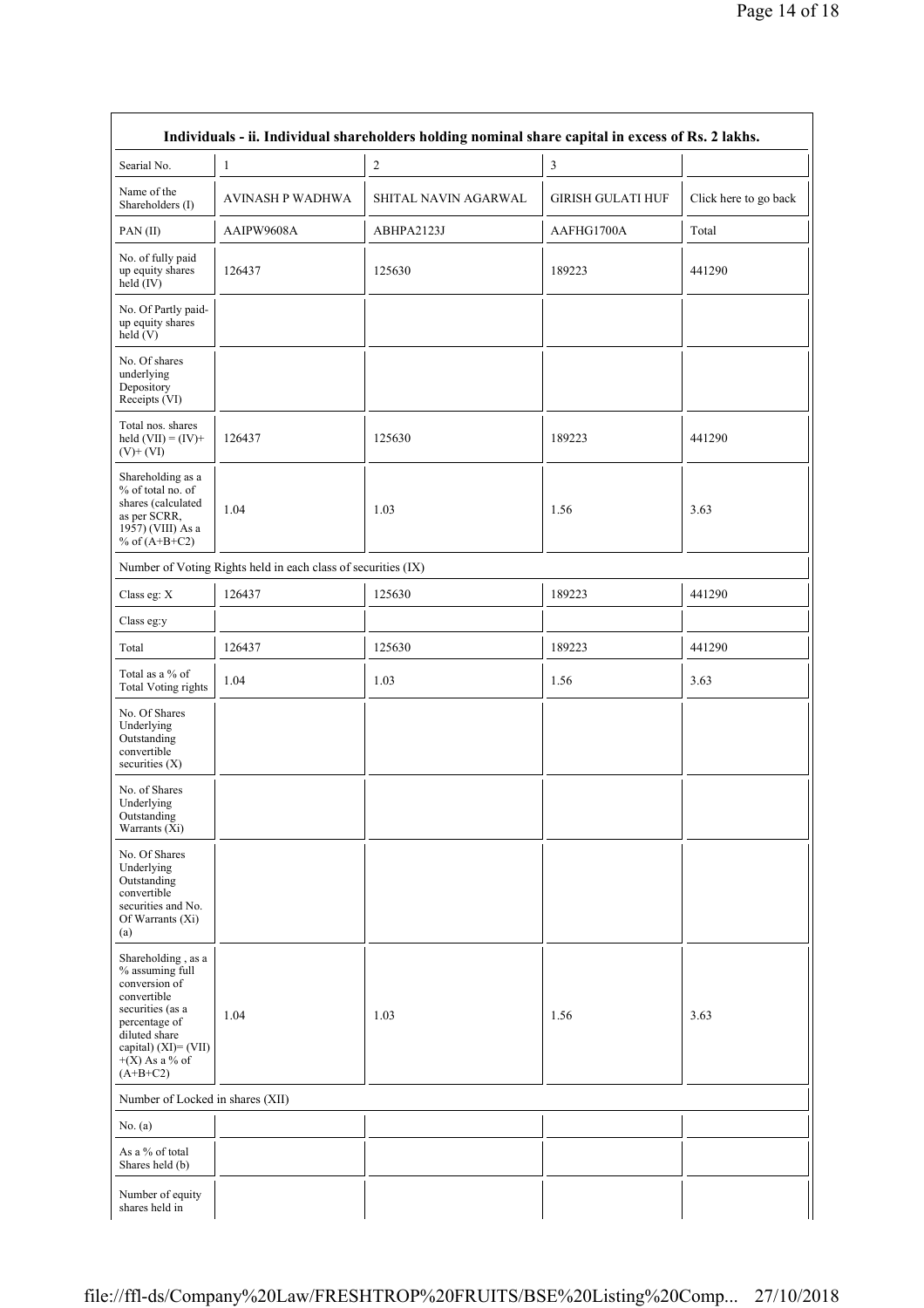| dematerialized<br>form $(XIV)$  | 126437 | 125630 | 189223 | 441290 |  |  |
|---------------------------------|--------|--------|--------|--------|--|--|
| Reason for not providing PAN    |        |        |        |        |  |  |
| Reason for not<br>providing PAN |        |        |        |        |  |  |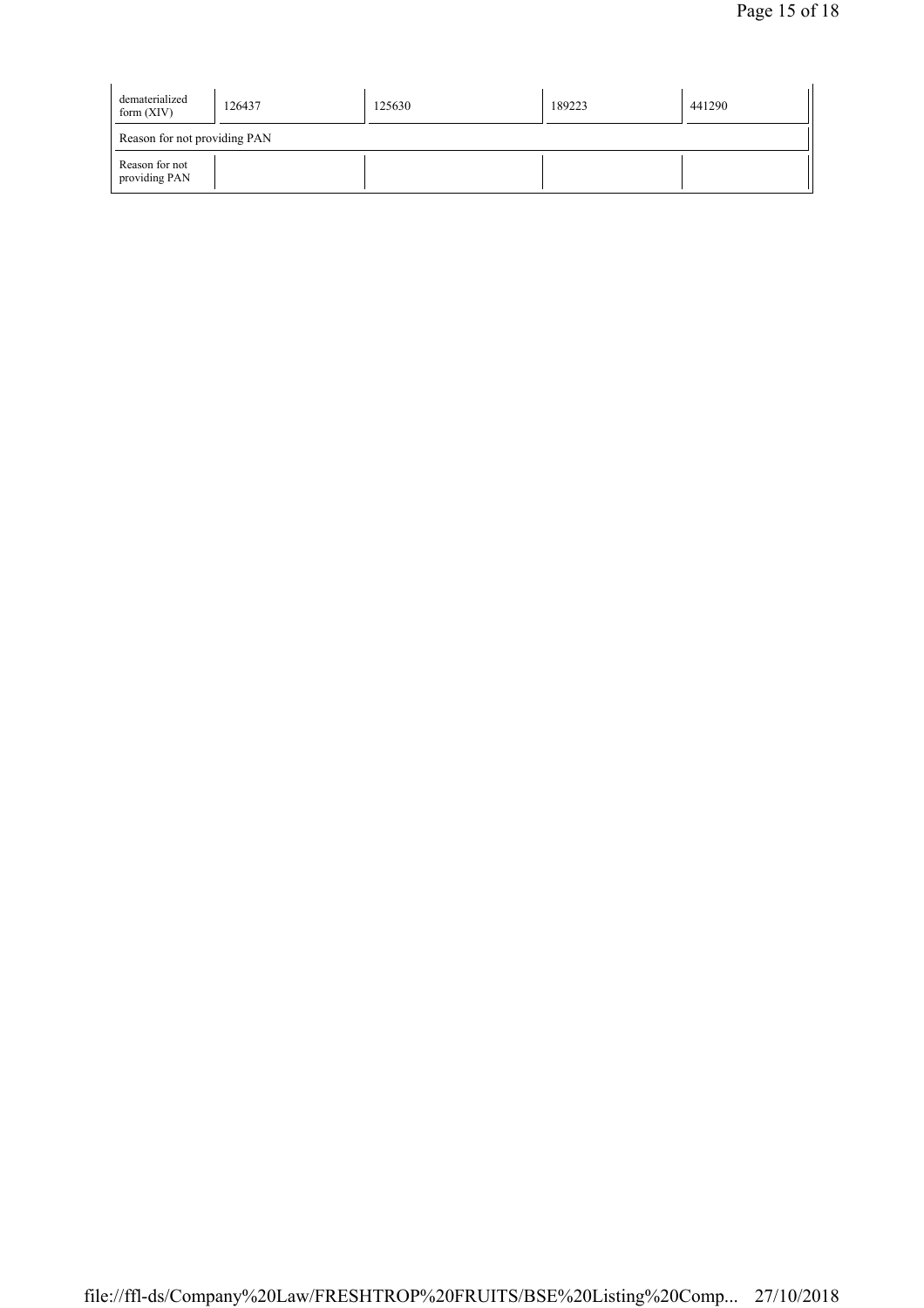| Any Other (specify)                                                                                                                                                                      |                                                               |                         |                           |                       |  |
|------------------------------------------------------------------------------------------------------------------------------------------------------------------------------------------|---------------------------------------------------------------|-------------------------|---------------------------|-----------------------|--|
| Searial No.                                                                                                                                                                              | 1                                                             | $\sqrt{2}$              | 3                         |                       |  |
| Category                                                                                                                                                                                 | <b>Bodies Corporate</b>                                       | <b>Clearing Members</b> | Non-Resident Indian (NRI) |                       |  |
| Category / More<br>than 1 percentage                                                                                                                                                     | Category                                                      | Category                | Category                  |                       |  |
| Name of the<br>Shareholders (I)                                                                                                                                                          |                                                               |                         |                           | Click here to go back |  |
| PAN(II)                                                                                                                                                                                  |                                                               |                         |                           | Total                 |  |
| No. of the<br>Shareholders (I)                                                                                                                                                           | 127                                                           | 43                      | 193                       | 363                   |  |
| No. of fully paid<br>up equity shares<br>$held$ (IV)                                                                                                                                     | 333788                                                        | 21040                   | 417061                    | 771889                |  |
| No. Of Partly paid-<br>up equity shares<br>held $(V)$                                                                                                                                    |                                                               |                         |                           |                       |  |
| No. Of shares<br>underlying<br>Depository<br>Receipts (VI)                                                                                                                               |                                                               |                         |                           |                       |  |
| Total nos. shares<br>held $(VII) = (IV) +$<br>$(V)+(VI)$                                                                                                                                 | 333788                                                        | 21040                   | 417061                    | 771889                |  |
| Shareholding as a<br>% of total no. of<br>shares (calculated<br>as per SCRR,<br>1957) (VIII) As a<br>% of $(A+B+C2)$                                                                     | 2.75                                                          | 0.17                    | 3.43                      | 6.35                  |  |
|                                                                                                                                                                                          | Number of Voting Rights held in each class of securities (IX) |                         |                           |                       |  |
| Class eg: $\mathbf X$                                                                                                                                                                    | 333788                                                        | 21040                   | 417061                    | 771889                |  |
| Class eg:y                                                                                                                                                                               |                                                               |                         |                           |                       |  |
| Total                                                                                                                                                                                    | 333788                                                        | 21040                   | 417061                    | 771889                |  |
| Total as a % of<br><b>Total Voting rights</b>                                                                                                                                            | 2.75                                                          | 0.17                    | 3.43                      | 6.35                  |  |
| No. Of Shares<br>Underlying<br>Outstanding<br>convertible<br>securities (X)                                                                                                              |                                                               |                         |                           |                       |  |
| No. of Shares<br>Underlying<br>Outstanding<br>Warrants (Xi)                                                                                                                              |                                                               |                         |                           |                       |  |
| No. Of Shares<br>Underlying<br>Outstanding<br>convertible<br>securities and No.<br>Of Warrants (Xi)<br>(a)                                                                               |                                                               |                         |                           |                       |  |
| Shareholding, as a<br>% assuming full<br>conversion of<br>convertible<br>securities (as a<br>percentage of<br>diluted share<br>capital) $(XI) = (VII)$<br>$+(X)$ As a % of<br>$(A+B+C2)$ | 2.75                                                          | 0.17                    | 3.43                      | 6.35                  |  |
| Number of Locked in shares (XII)                                                                                                                                                         |                                                               |                         |                           |                       |  |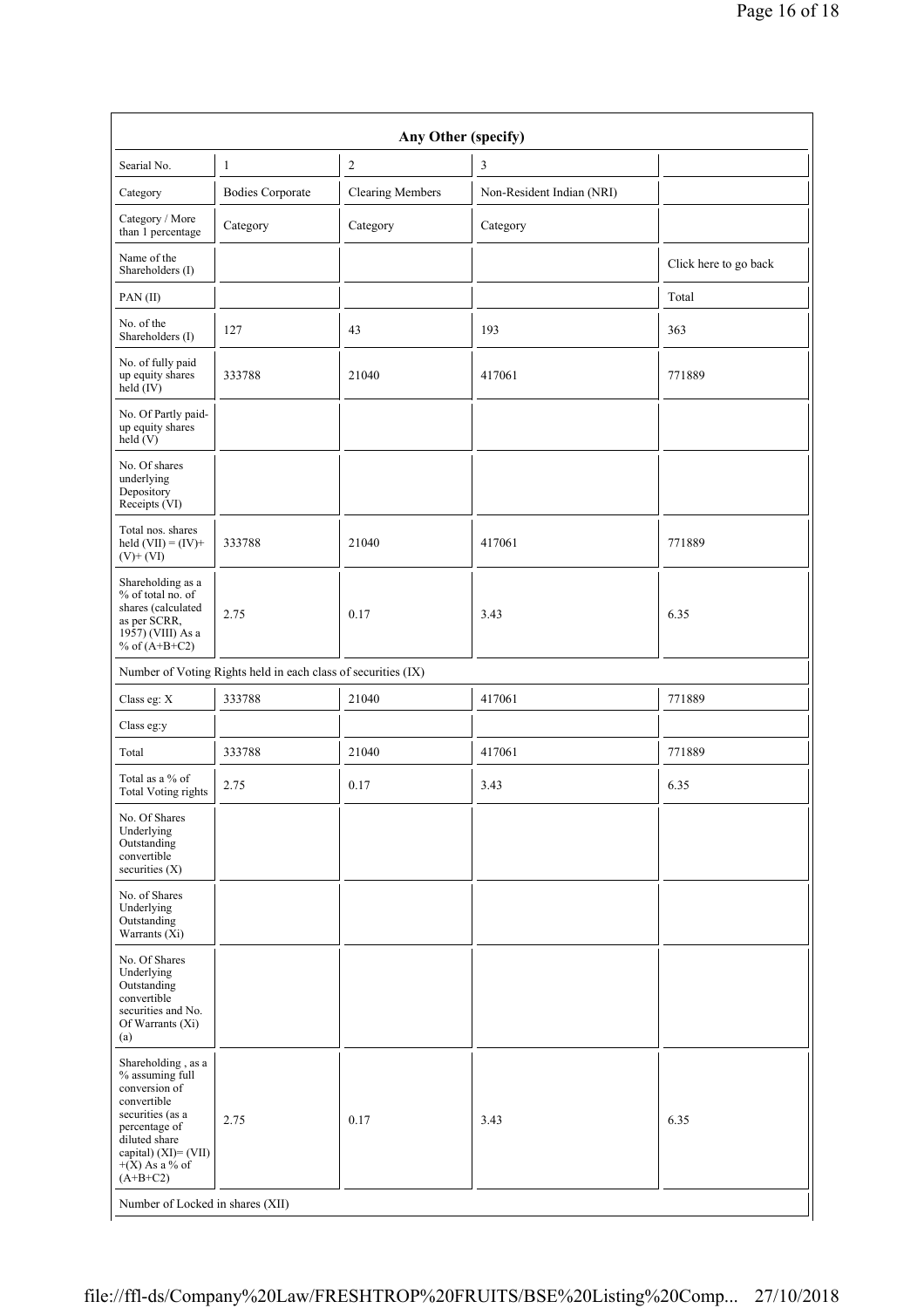| No. $(a)$                                                            |        |       |        |        |
|----------------------------------------------------------------------|--------|-------|--------|--------|
| As a % of total<br>Shares held (b)                                   |        |       |        |        |
| Number of equity<br>shares held in<br>dematerialized<br>form $(XIV)$ | 226288 | 21040 | 367861 | 615189 |
| Reason for not providing PAN                                         |        |       |        |        |
| Reason for not<br>providing PAN                                      |        |       |        |        |